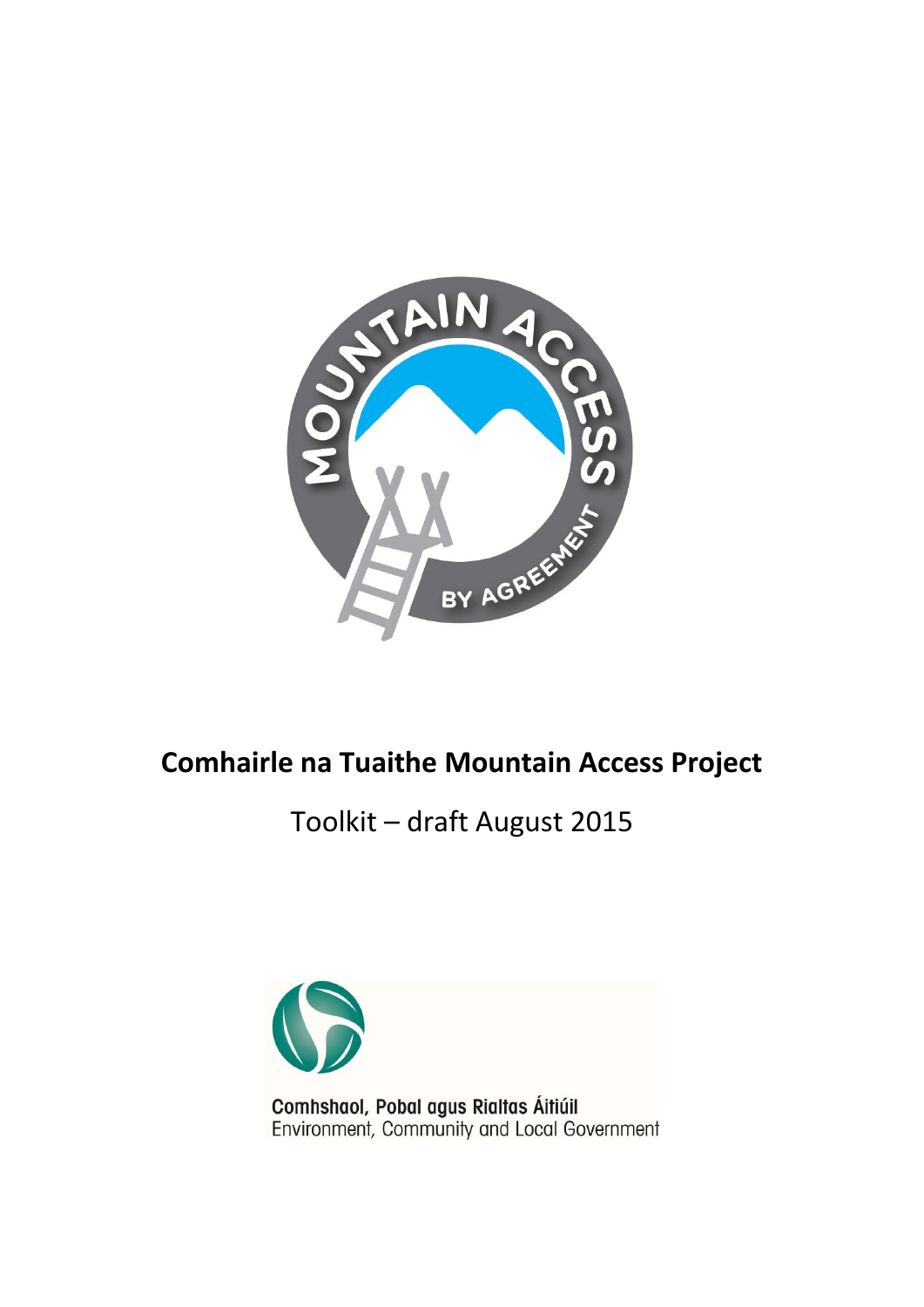# **Comhairle na Tuaithe Mountain Access Project**

Toolkit – draft August 2015

### **Contents**

| 2. |                                                                                              |  |  |
|----|----------------------------------------------------------------------------------------------|--|--|
|    |                                                                                              |  |  |
|    |                                                                                              |  |  |
|    |                                                                                              |  |  |
|    |                                                                                              |  |  |
|    |                                                                                              |  |  |
|    |                                                                                              |  |  |
|    | Appendix 2 - Principles to guide the management of path erosion in Ireland's upland areas 12 |  |  |
|    |                                                                                              |  |  |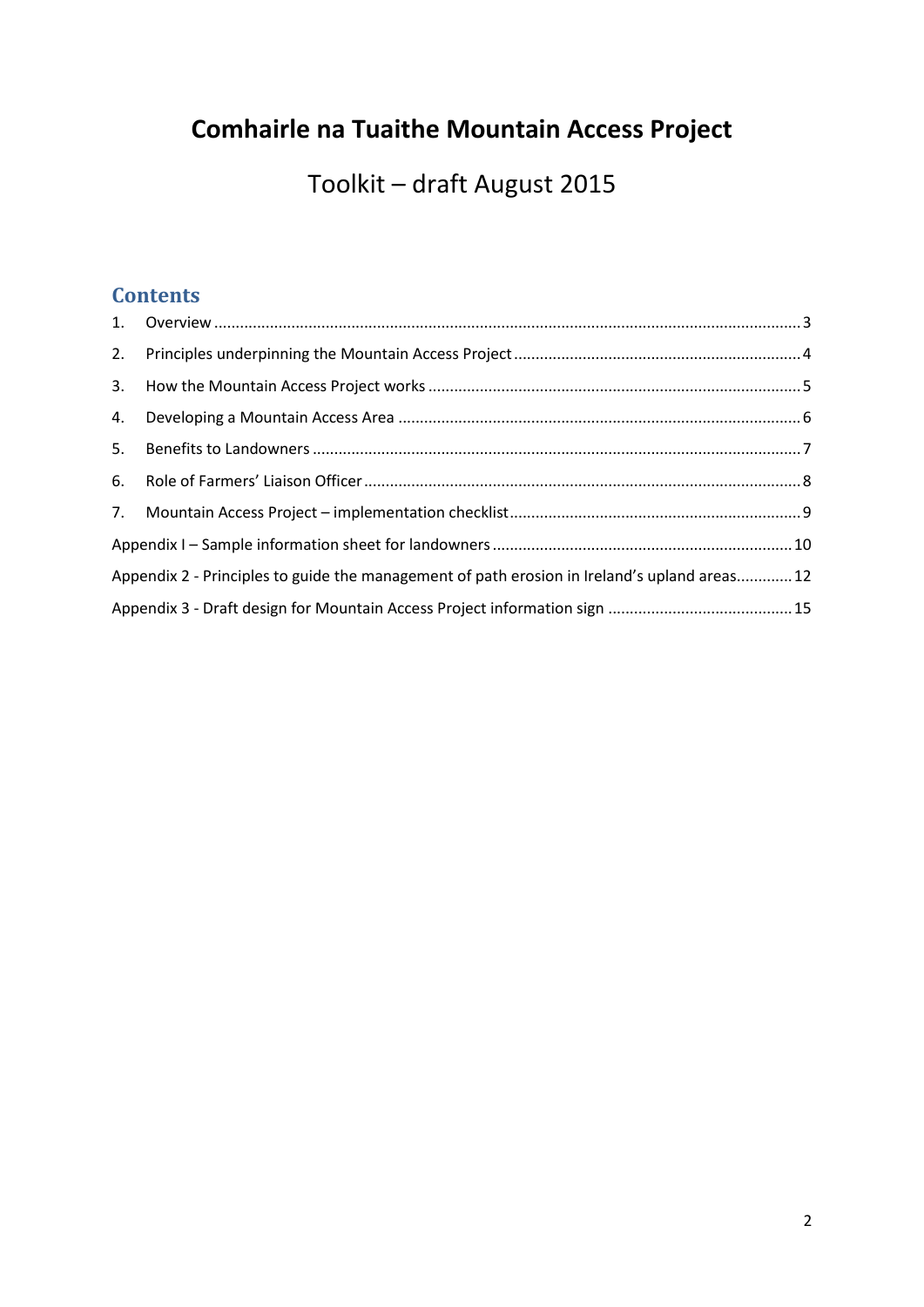### <span id="page-2-0"></span>**1. Overview**

Recent years have brought a significant growth in walking and other outdoor recreation activities in Ireland, and a drive to maximise tourism revenue from the sector. Much outdoor recreation activity in Ireland takes place on private land. The growth in activity has increased pressure on private landowners and rural communities, highlighting the need for a framework for the management of recreation in the Irish countryside.

Comhairle na Tuaithe's Mountain Access Project has the potential to provide a solution to issues associated with recreational activity in upland areas. It is a practical proposition developed to address the frustrations which arise for landowners arising from increasing recreational use of private land, and the desire amongst recreational users and rural tourism interests for certainty of access.

The Mountain Access proposition is based on securing the voluntary agreement of all landowners in a defined mountain area to allow access. In addition to the agreement of entry points and the provision of stiles and parking where needed, landowners will be indemnified for any claims that might arise from recreational use of their land.

The Mountain Access Project is being piloted in two areas, Binn Shléibhe near Clonbur, Co. Galway and the MacGillycuddy Reeks in Co. Kerry. First proposed in 2009, progress on the project was limited, largely due to changes within Comhairle na Tuaithe's parent department. In light of this, Comhairle na Tuaithe decided in June 2014 to establish a National Mountain Access Steering Group which is working to a 12-month timeframe to test the feasibility of the Mountain Access Project, to support its implementation in the two pilot areas, to capture learning and to facilitate extension of the project to other upland areas.

The National Steering Group, which is made up of representatives from the three main farmers' organisations, the Irish Uplands Forum and Mountaineering Ireland, is currently working with the staff in the Rural Recreation Section of the Department of Environment, Community and Local Government to secure the indemnity arrangement and to develop a toolkit to support extension of the project. This draft toolkit is based on discussions with Comhairle na Tuaithe and the Mountain Access Project National Steering Group, but it also draws extensively on site visits and feedback from the two pilot areas.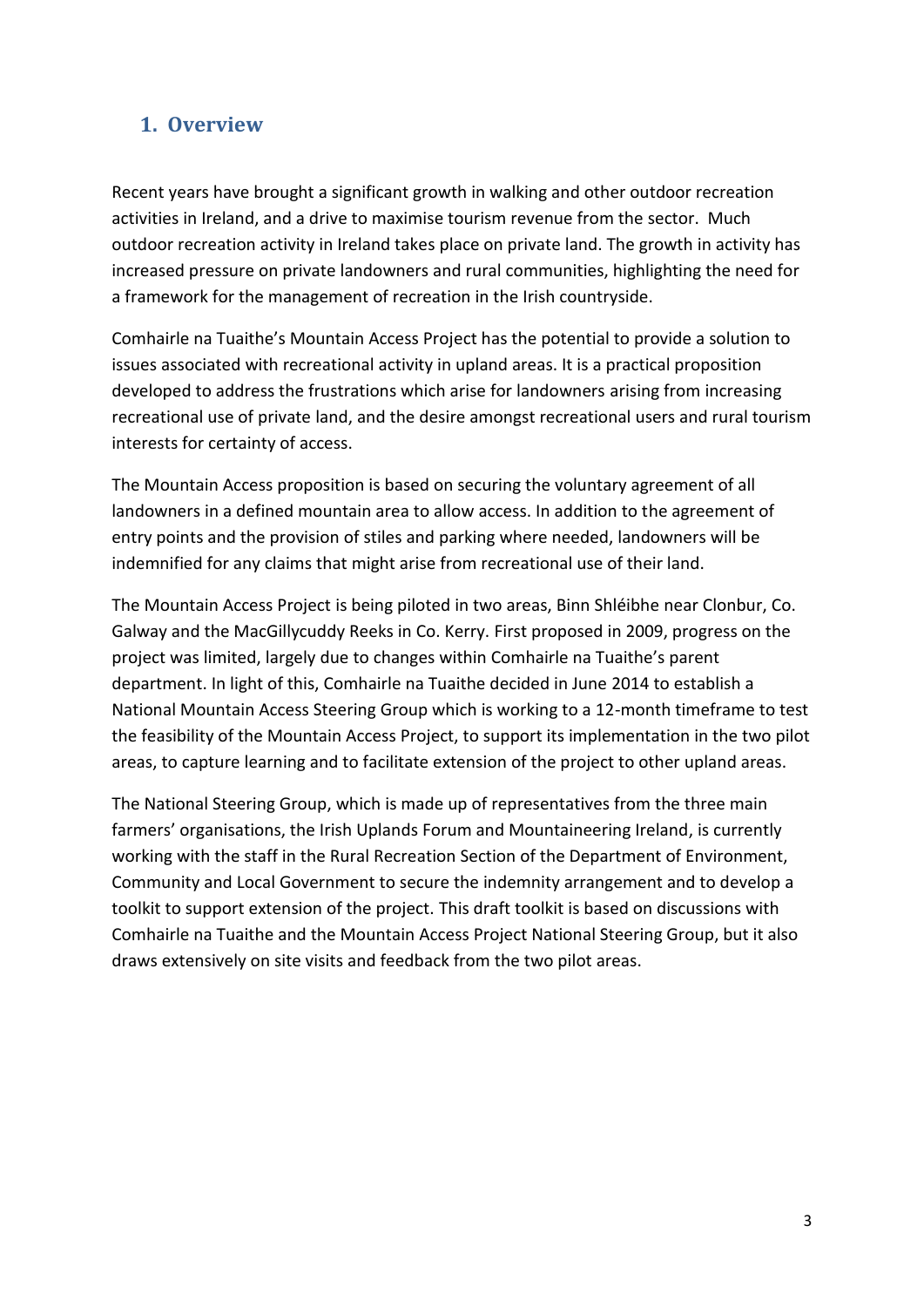# <span id="page-3-0"></span>**2. Principles underpinning the Mountain Access Project**

The Comhairle na Tuaithe Mountain Access Project is based on the following principles:

#### **People**

- o Access is based on the voluntary agreement of all landowners / occupiers who are actively using the mountain.
- o Access should be secured through a verbal agreement and there should be an ongoing point of contact for landowners.
- o The access agreement is not based on a payment to landowners.
- o The project seeks to provide certainty of access for responsible recreational users in a mountain environment (via designated points of entry).
- o The Leave No Trace approach should be used to frame a message for users about responsible enjoyment of the area.
- o The project should support local opportunities for training (e.g. in path repair, Mountain Leadership etc.), farm diversification and rural tourism.
- o There should be respect for all partners and their perspectives.

#### **Place**

- o Recognition of the fact that all land in Ireland is owned, and that there is no legal right of access to the Irish mountains and countryside.
- $\circ$  The project should protect the relatively wild character of the mountain landscape, including sensitive surfaces and other cultural heritage features.
- o Development or infrastructure associated with the project should be minimal, and on a scale which is appropriate to the mountain environment and the level of usage in the area.

#### **Management**

- o An indemnity should be provided so that private landowners are not exposed to liability should recreational users become injured in a Mountain Access Area.
- $\circ$  Arrangements should be put in place for ongoing maintenance of car-parks, paths, and signage, and also for dealing with any loss or damage incurred by landowners as a result of recreation activity on their land.
- $\circ$  Any upland path repair work or construction work should be fully in accordance with the Helping the Hills principles (see Appendix I).
- $\circ$  In developing the Mountain Access Area agree indicators which should be monitored at regular intervals to record the impact of the project.
- $\circ$  There should be a commitment to a strategic approach and to work towards integrated recreation management in the Mountain Access Area.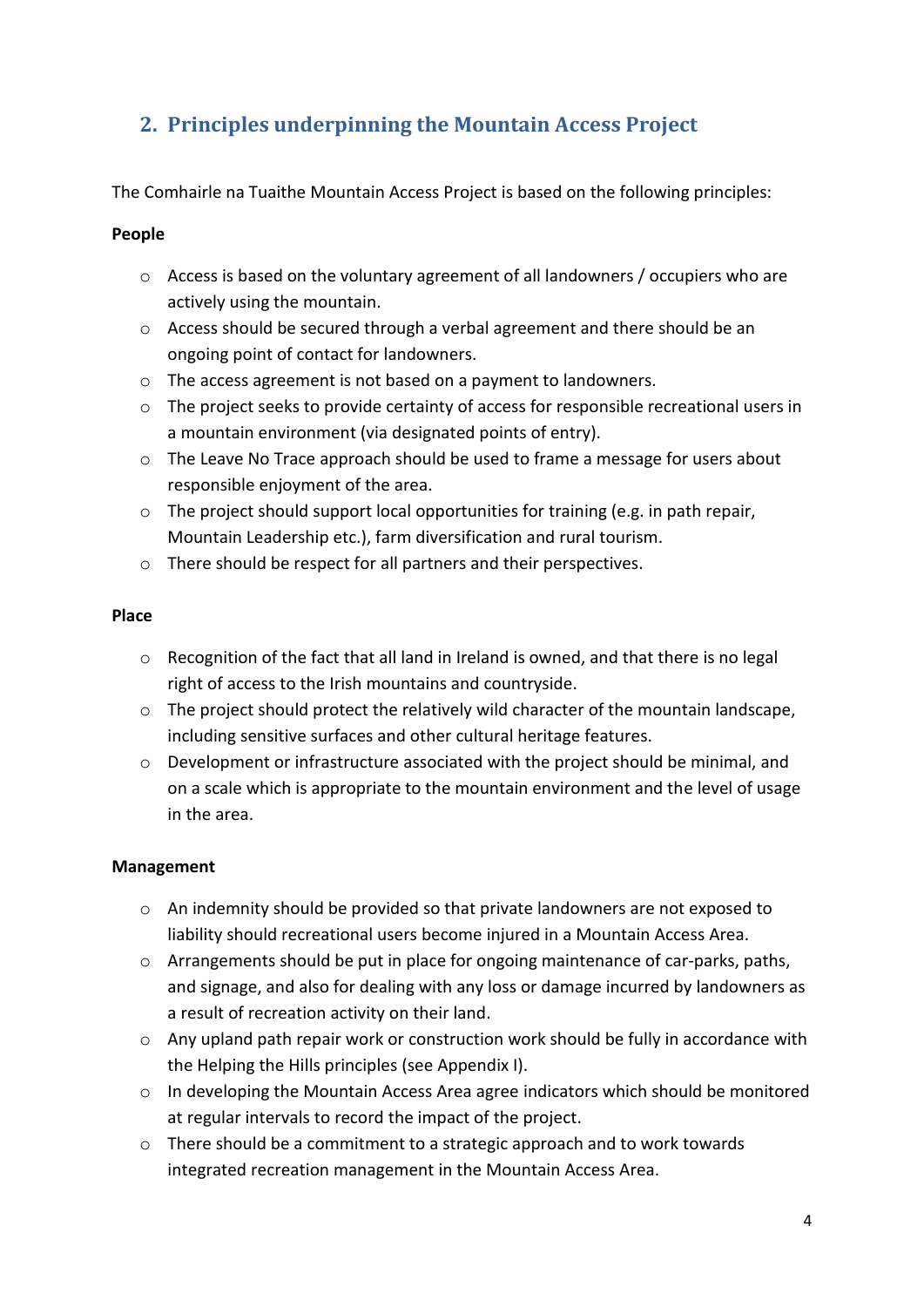$\circ$  There should be consistency nationally in the project approach, particularly in adherence to the project guidelines, but some flexibility should be allowed as each Mountain Access Area will be different.

### <span id="page-4-0"></span>**3. How the Mountain Access Project works**

The project should be led by a local group with an involvement in outdoor recreation; this group may in turn form a local steering group of relevant local interests to oversee the project. Each Mountain Access Area should be supported by a Rural Recreation Officer (RRO) and possibly also a designated Farmers' Liaison Officer (FLO, see section 6).

A key part of the project is that all landowners (public and private) and active commonage holders in the area will be identified and approached, asking for their agreement to be part of the project. The benefits to private landowners are set out in section 5.

The RRO/FLO in consultation with landowners and walking clubs will agree entry/exit points to the Mountain Access Area, decide what infrastructure is required and arrange for this to be put in place (possibly through the Rural Social Scheme). Infrastructure should include an information sign with a map of the Mountain Access Area, a brief description of the area, plus safety and good practice tips for recreational users. The National Steering Group is currently working with a graphic design company to develop a template for a Mountain Access information sign (see draft in Appendix 2).

As these are mountain areas, recreational users should be appropriately skilled and equipped to look after themselves. The Mountain Access Project is not about developing trails on the mountains; however some projects will involve the repair of informal paths to prevent environmental damage. The difference between the Mountain Access Project and a marked walking route should be emphasised in discussions with landowners, and through all publicity. This can be re-enforced by describing the car parks as Mountain Access Points, rather than Trailheads.

The development and maintenance of defined Mountain Access Routes (to channel recreational users from car-parks to the open hillside) will be part of the Mountain Access Project in some areas. Most of these routes will already be popular informal access routes.

In addition to negotiation with public and private landowners, there should be early consultation with National Parks & Wildlife Service and the Office of Public Works to identify any environmentally or archaeologically sensitive points within proposed Mountain Access Areas, as this will have a bearing on the management of recreation activities.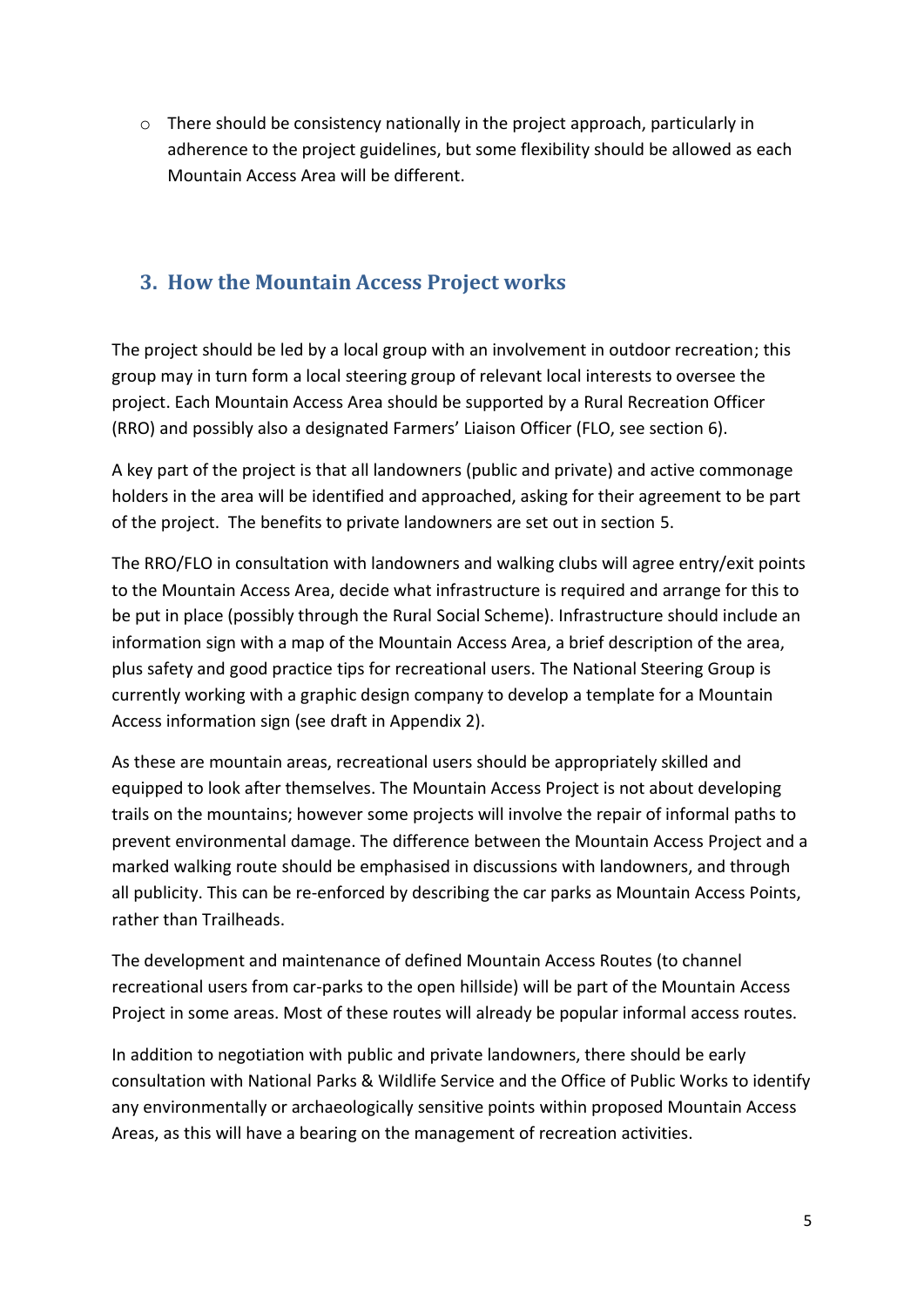As part of the consultation process landowners may be asked to give permission for a range of low-impact recreation activities, not just walking and climbing (this should reflect the activities taking place in the area). Landowner permission would be contingent on responsible recreation, meaning respect for landowners and their activities, for the natural environment and for other recreational users, as set out in the Leave No Trace programme. For each Mountain Access Area it should be clear which recreation activities are permitted, which are not permitted and which require special permission, e.g. events involving large numbers.

While limited promotion of Mountain Access areas is recommended (at least in the early stages), there should be online information for each Mountain Access Area, so that visitors know in advance what to expect. It is proposed that local information will be complemented by a central website[, www.mountainaccess.ie,](http://www.mountainaccess.ie/) which will provide information on all Mountain Access Areas. As with the template for information panel design, this will encourage users who are familiar with one Mountain Access Project to visit other areas,

All landowners should have a point of contact should any issues arise from the Mountain Access Project (probably the RRO/FLO). The local steering group should also put mechanisms in place for ongoing maintenance of project infrastructure and environmental monitoring.

## <span id="page-5-0"></span>**4. Developing a Mountain Access Area**

To determine the feasibility of the Mountain Access proposition, the National Steering Group is keen to see the Mountain Access Project initiated in three or four further areas in 2015. This is necessary as neither the MacGillycuddy Reeks or Binn Shléibhe is typical of the situation that exists in other upland areas; in many ways they represent opposite ends of a spectrum in terms of scale and usage. The Department of Environment, Community & Local Government has funding available in 2015 to assist with the set-up costs for up to four Mountain Access Areas.

A Mountain Access Project could commence with an approach to an RRO from a local group, or by an RRO bringing relevant parties together to discuss the scope for the project. While the presence of an RRO isn't essential, it would make it easier to progress a Mountain Access Area.

The National Steering Group will welcome interest in the Mountain Access Project from any area that fulfils the following three criteria: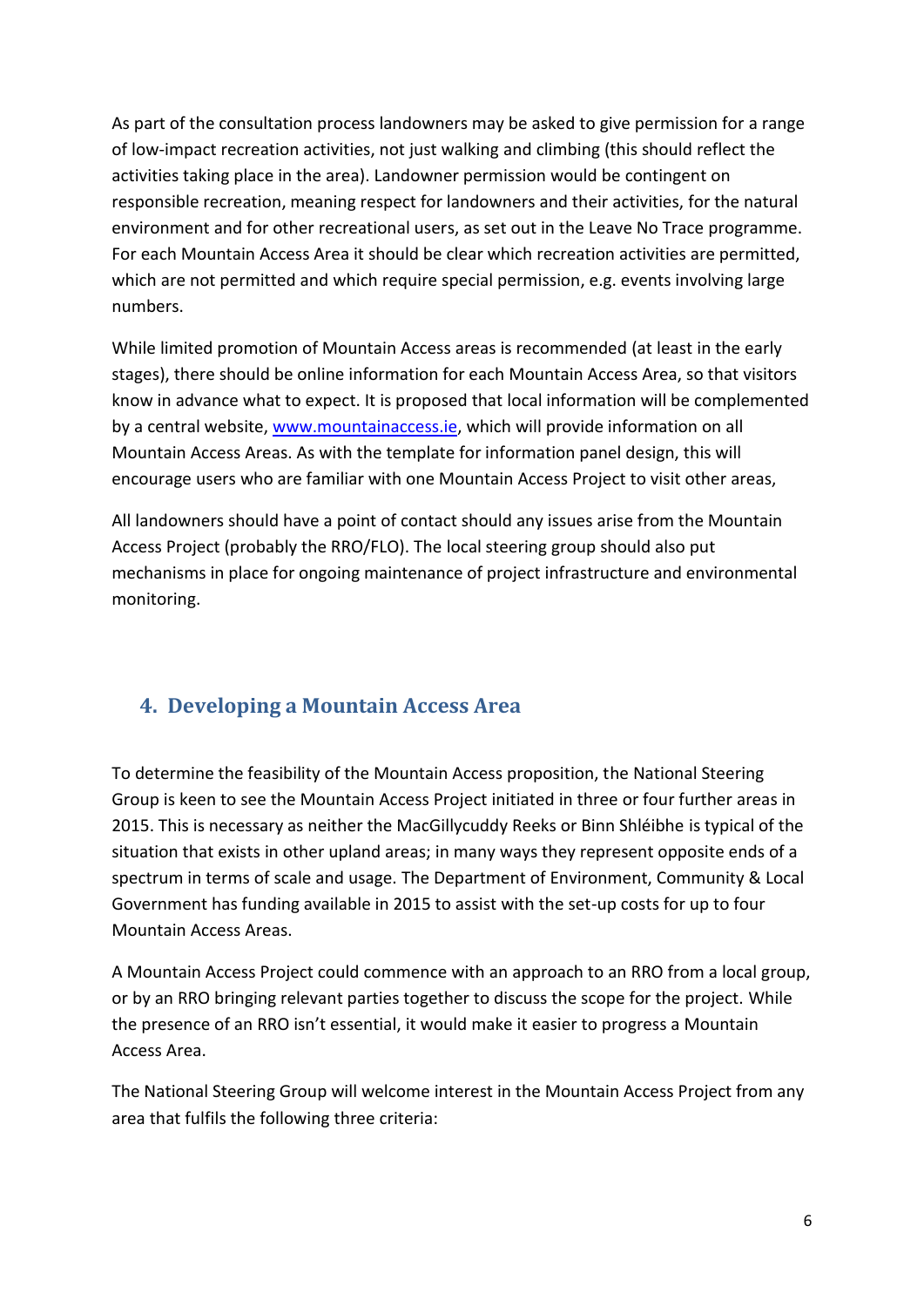- 1. Confirmation that landowners in the area are willing to provide permissive access and participate in the project;
- 2. A coherent mountain area that includes peaks of 400m or more in height;
- 3. A group that is prepared to co-ordinate the project (could be a local group, local development company etc).

While the characteristics of each Mountain Access Area will differ, in the next phase of the Mountain Access Project the National Steering Group would like to see some of the following features represented:

- o Heavily used for hillwalking and possibly other forms of recreation,
- o Close (one hour's drive or less) from a large centre of population,
- $\circ$  A range of services (eg shops, transport and accommodation) available in the vicinity
- o Where the land is owned individually by a number of landowners rather than jointly as commonage,
- $\circ$  Where Coillte owns a significant proportion of the land, or where Coillte provides locally important recreation infrastructure.

Interested parties should contact Michael McHale in the Rural Recreation Section, Department of Environment, Community & Local Government to discuss the Mountain Access Project (096 24248 or [michael.mchale@environ.ie\)](mailto:michael.mchale@environ.ie).

### <span id="page-6-0"></span>**5. Benefits to Landowners**

The Mountain Access Project offers many benefits to landowners including:

- $\circ$  A mechanism to manage the increasing level of recreational activity on the Irish mountains, and a point of contact (RRO or Farmers Liaison Officer) to deal with any problems which may arise for landowners as a result of recreation activity on their land.
- o Full indemnity against any claims from recreational users who have become injured on the mountain.
- o Development of car parks should prevent narrow roads and gateways being blocked by parked cars.
- o Designated routes and off the hill should reduce damage to fences and loss of privacy which can arise when recreational users don't know where to go.
- $\circ$  Signage which makes clear that the Mountain Access Area is used with the permission and goodwill of landowners and that recreational users should respect that goodwill, care for the environment and take responsibility for their own safety.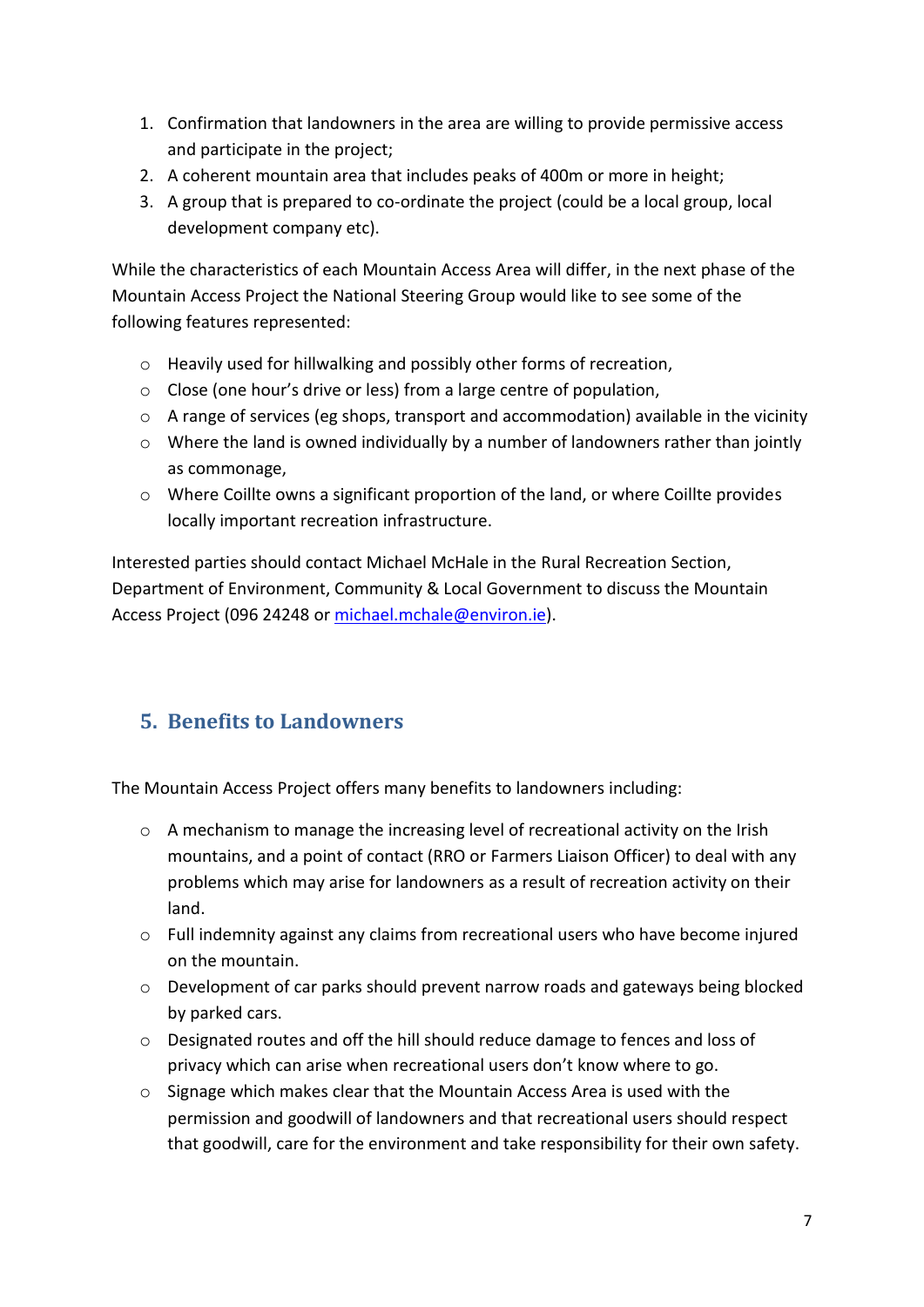- $\circ$  In some situations there may be scope for landowners to generate revenue by providing services such as parking, campsite etc.
- o Mountain Access Areas should attract recreational users, who will be encouraged to spend money in the area. This will help sustain local services such as shops and pubs for the benefit of local communities.

### <span id="page-7-0"></span>**6. Role of Farmers' Liaison Officer**

*(Based on the Binn Shléibhe Mountain Access Pilot)*

It is suggested that this person is an active farmer who is in regular contact with other farmers. They should be contactable by mobile phone by both farmers and recreational users.

They should be knowledgeable about hillfarming, commonage and associated issues and up to date with issues regarding recreational access. Their role is as follows:

- o Bring the farming perspective to the table in any negotiations on access issues;
- o Provide ongoing advice and support to farmers on access issues and act as a point of contact for farmers should any issues arise;
- o Point of contact for recreational users seeking information on access in the area;
- o Help to mediate where there are problems;
- o Promote the Leave No Trace message to recreational users and within the farming community;
- o Help disseminate the positive message of opening access to upland areas.

*Background notes: In the Binn Shléibhe Mountain Access Pilot, farmers meetings were held before the Farmers' Liaison Officer took on his role. In other areas the Farmers' Liaison Officer could be the person getting the agreement of each landowner to participate in the Mountain Access Project, with support from the Rural Recreation Officer for the area.*

*The Farmers' Liaison Officer involved with the Binn Shléibhe Mountain Access Pilot works on the Rural Social Scheme and in future or in other areas this could be part of a participant's work under the scheme.*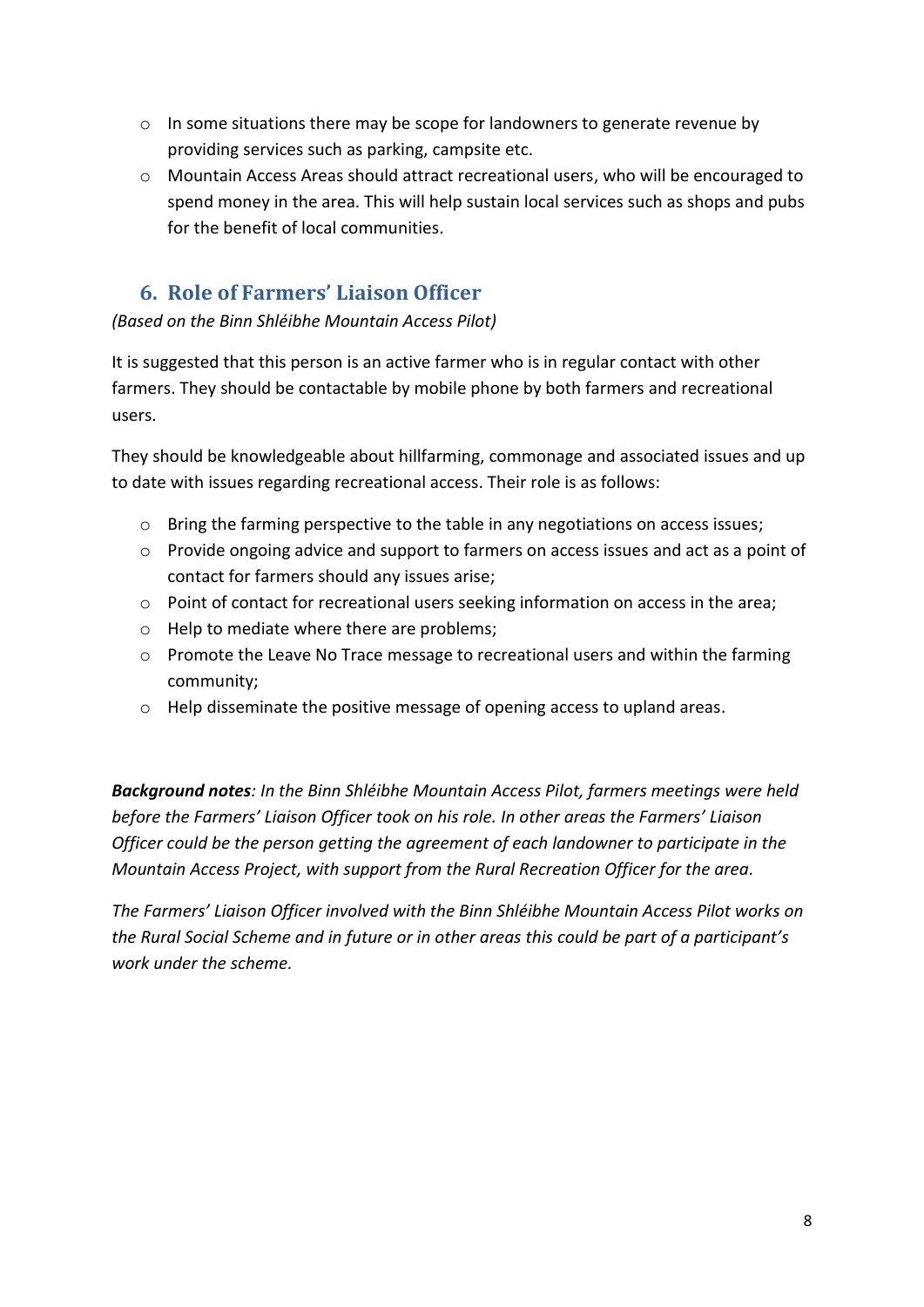# **7. Mountain Access Project – implementation checklist**

<span id="page-8-0"></span>

| $\bullet$ | Identify an area for the project that fulfils the three basic criteria |  |
|-----------|------------------------------------------------------------------------|--|
| $\bullet$ | Engage with Rural Recreation Section / Mountain Access Project         |  |
|           | National Steering Group.                                               |  |
| $\bullet$ | Form a local Steering Group for the project.                           |  |
| $\bullet$ | Identify lead person for liaison with farmers.                         |  |
| $\bullet$ | Identify all active landowners in the area (through lead person,       |  |
|           | key contacts, word of mouth, land registry etc.)                       |  |
|           | Place an advert in local paper(s) seeking to identify active           |  |
|           | landowners.                                                            |  |
|           | Hold an information evening for landowners and other interested        |  |
|           | parties.                                                               |  |
|           | Liaise with landowners and local recreational clubs to identify        |  |
|           | suitable access points.                                                |  |
| $\bullet$ | Agree nature of access within local Steering Group and with            |  |
|           | landowners - access points; activities permitted / not permitted;      |  |
|           | arrangements for large groups; dogs allowed or not etc.                |  |
| $\bullet$ | Prepare a project information sheet for landowners.                    |  |
| $\bullet$ | Seek agreement (verbal) from all active landowners.                    |  |
| $\bullet$ | Contact any statutory landowners in the area (e.g. Coillte etc).       |  |
| $\bullet$ | Consult with NPWS regarding environmental sensitivity of the           |  |
|           | area, particularly consider access points, also OPW regarding          |  |
|           | archaeological sensitivity.                                            |  |
| $\bullet$ | Consider if additional parking is required at access points,           |  |
|           | identify what work may be involved and liaise with local               |  |
|           | authority.                                                             |  |
| $\bullet$ | Identify any infrastructure required (information panels for car-      |  |
|           | parks, finger post signs for road junctions, stiles etc).              |  |
| $\bullet$ | Prepare a map of the access area for use on signage (showing           |  |
|           | boundary of access area, access points and any other key               |  |
|           | information).                                                          |  |
|           | Liaise with Rural Recreation Section regarding indemnity to            |  |
|           | landowners.                                                            |  |
|           | Prepare information panel using local wording / images, based          |  |
|           | on guidelines and design template provided.                            |  |
|           | Conduct a basic environmental and path assessment, and set             |  |
|           | down parameters for monitoring during project.                         |  |
| $\bullet$ | Make arrangements for erection of signage (possibly local              |  |
|           | authority, RSS etc).                                                   |  |
|           | Make arrangements for ongoing maintenance of car-parks,                |  |
|           | signage etc.                                                           |  |
| $\bullet$ | Review project after 1 year, provide feedback to National              |  |
|           | Steering Group, start developing a recreation management plan.         |  |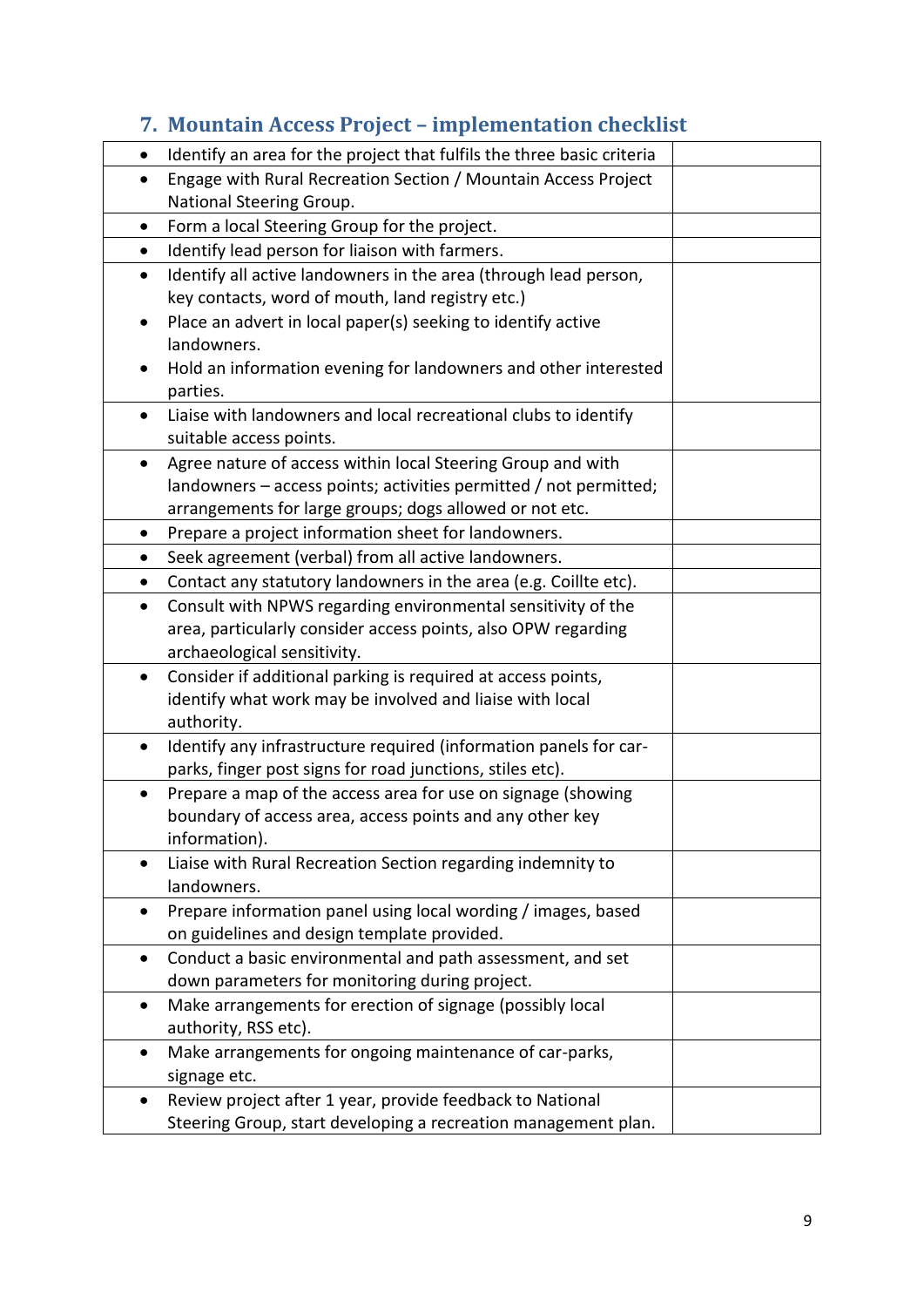# <span id="page-9-0"></span>**Appendix I – Sample information sheet for landowners**

### **Xxxxxx Xxxxxxx Mountain Access Project**

#### **What is the Mountain Access Project?**

The *(insert name of group of local group)* is asking all the landowners and commonage shareholders on Xxxxx Xxxxx for their agreement to participate in a project to provide access to the hill for walkers and other visitors.

The Mountain Access Project is a national project to provide certainty of access to upland areas for responsible recreational users on the basis of a voluntary agreement with all the landowners and commonage shareholders in that area.

Xxxxx Xxxxx is one of a small number of areas where this model is being trialled. Others include Binn Shléibhe near Clonbur, Co. Galway and the MacGillycuddy Reeks in Co. Kerry.

A positive message of welcome and clarity regarding access points to the hill, will make it easier for visitors to enjoy the beauty of Xxxxx Xxxxx, in a way that doesn't interfere with farming or the privacy of local residents. Having this agreement in place will also make it easier to promote this area to walkers, which will bring benefit to local businesses and the community in general.

#### **Who is involved?**

The Xxxxx Xxxxx Mountain Access Project is being co-ordinated by *(insert name of local group)*. The main point of contact for landowners and commonage shareholders in the Xxxxx Xxxxx Mountain Access Project is the Farmers' Liaison Officer, Xxxxx Xxxxxx of Xxxxxxxxx (087 xxxxxxxx). Enquiries about the project can also be made to Xxxxx Xxxxxx.

The idea for the Mountain Access Project has been developed by Comhairle na Tuaithe, the national body with responsibility for outdoor recreation, which comes under the Department of Environment Community & Local Government. Comhairle na Tuaithe includes representation from the three main farming organisations, recreation groups and organisations with a responsibility or interest in outdoor recreation.

The Mountain Access Project has been endorsed by the Irish Farmers Association, the Irish Creamery Milk Suppliers Association and the Irish Cattle & Sheep Farmers Association.

#### **Where is the Xxxxx Xxxxxx Mountain Access Area?**

The Mountain Access Area is all the land above the hill ditch on Xxxxx Xxxxxx. This takes in the commonage areas of xxxx, xxxxx, aaaaaaaa and vvvvvv.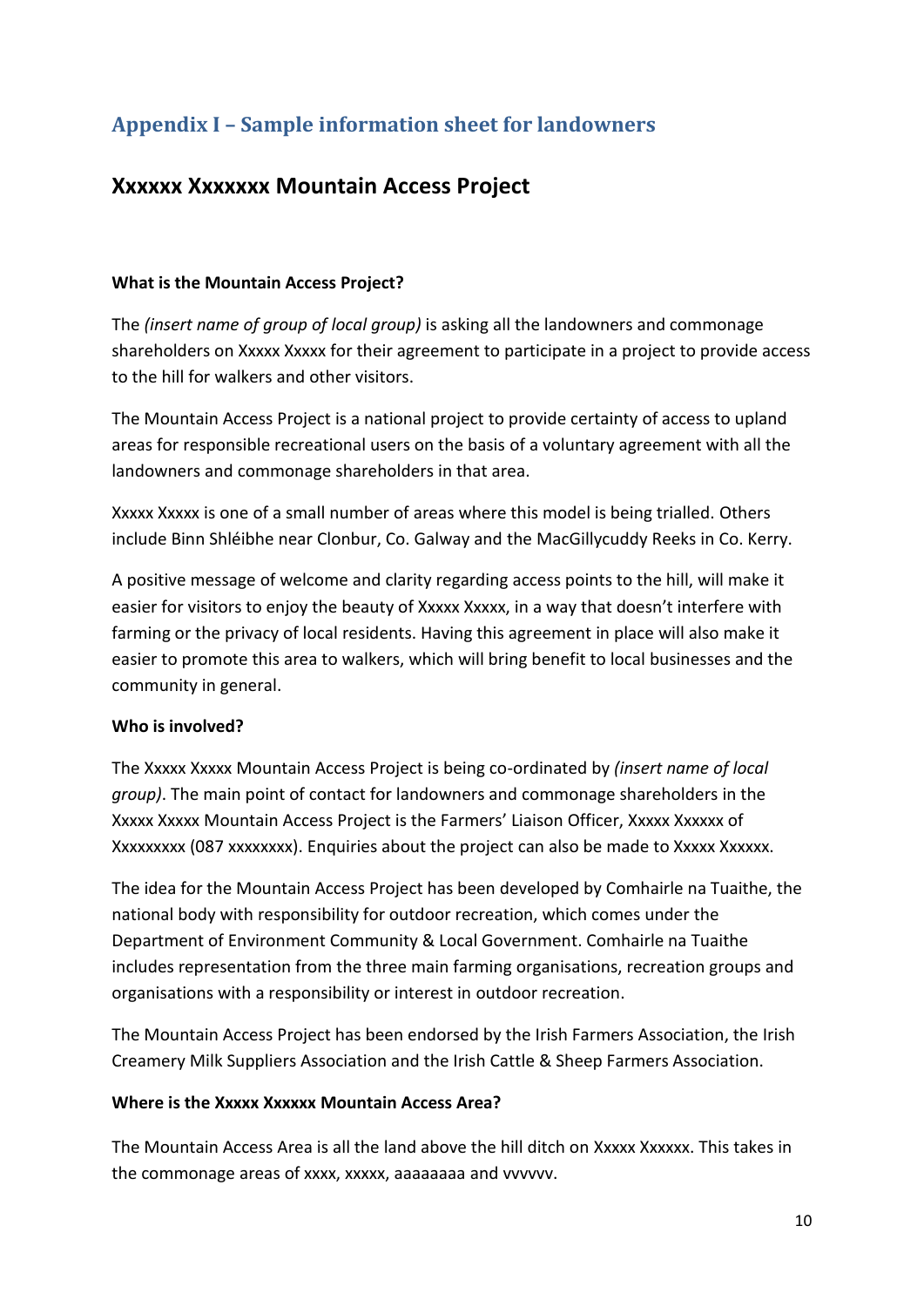#### **Aren't people walking there already?**

Yes, this is an area where people already walk, the difference with the Mountain Access Project is that it should now be clearer to people where they can get up the hill, and parking has been provided to prevent roads and gateways being blocked. An information panel will be erected in each car park to make it clear to those visiting the Mountain Access Area that they are using privately owned land with the goodwill of the owners, and that they must take responsibility for their own safety.

#### **Will there be paths made on the mountain?**

There won't be paths created on the mountain, unlike a marked walking trail, people can wander freely within a Mountain Access Area. The car-parks and access point into the hills will be maintained by participants in the Rural Social Scheme *(change if there will be another arrangement in place)*. If the mountain starts to show wear and tear from walking activity the group *(name it)* will address this.

#### **Will people gain rights on the land?**

No, this project is based on respect for land ownership rights. Public enjoyment of the Mountain Access Area is based on a permissive agreement with all the landowners in the area; this will not create a legal right of access. Participation in this project will not lead to the establishment of public rights of way on your private land or within the Mountain Access Area.

#### **What if somebody gets injured?**

People using the Mountain Access Area will be advised that they are using the area at their own risk. To give reassurance to landowners, a full indemnity is in place so that nobody can sue a landowner should they get injured.

#### **What if I have a question, or if a problem arises?**

If any difficulty arises with people using the Mountain Access Area, please contact the Farmers liaison Officer, Xxxxx Xxxxxxxxx on 087 xxxxxxxx.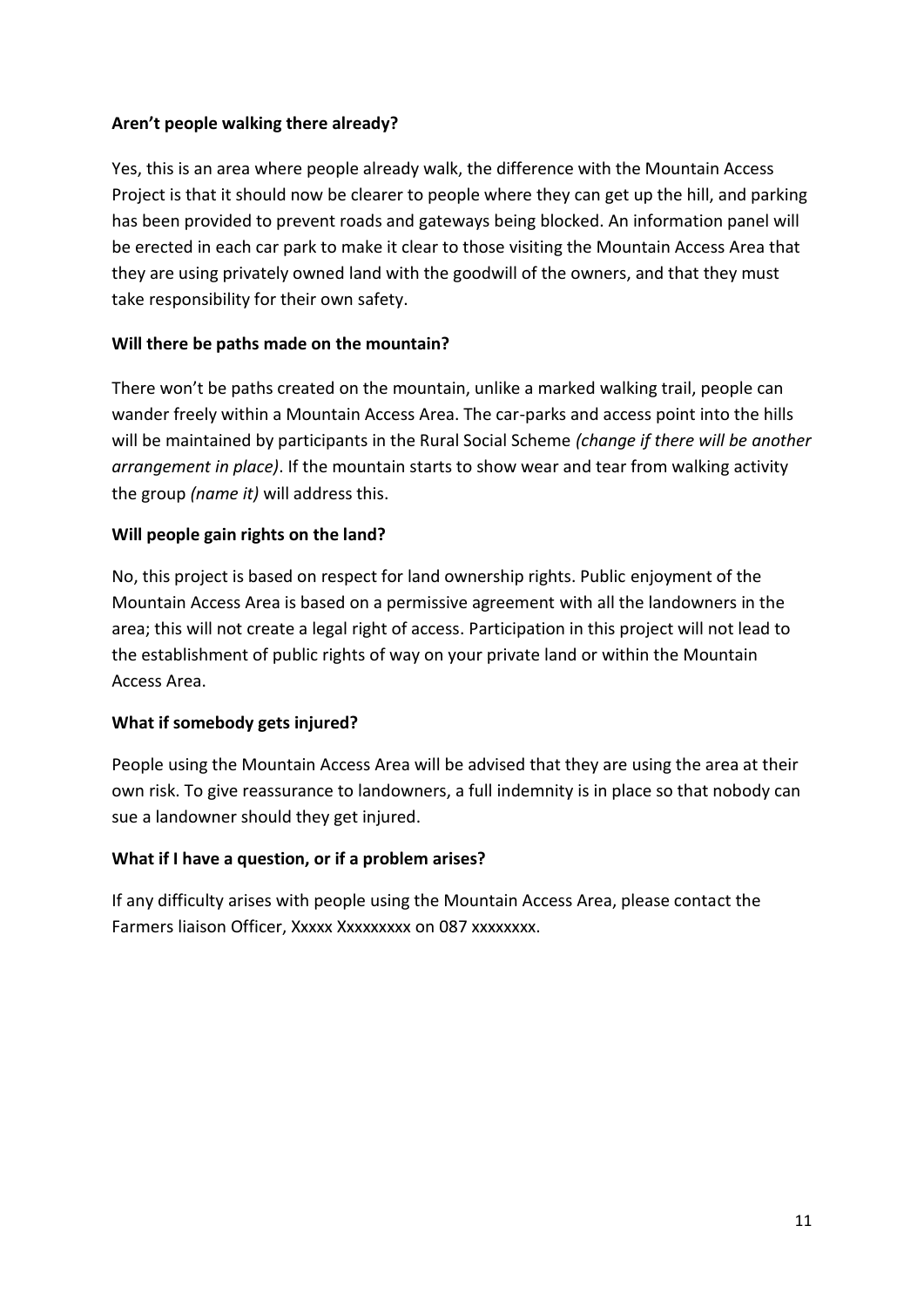# <span id="page-11-0"></span>**Appendix 2 - Principles to guide the management of path erosion in Ireland's upland areas**



#### **Context**

Ireland's mountain areas are our largest expanses of semi-natural habitats, a huge natural asset, which we have a duty to protect for future generations. Due in part to Ireland's wet climate and peaty soils, continued growth in outdoor recreation activities is impacting on many of our mountains, with deep and wide eroded paths becoming more common.

The purpose of the Helping the Hills initiative is to advocate a considered, quality approach to managing this erosion and to ensure that interventions do not detract from the character of the upland environment. It is hoped that Helping the Hills will become a network of people and organisations sharing experience and learning in the funding, management and repair of upland paths.

In the context of these draft principles a 'path' means a line that is visible on the ground, which may be manmade, but in most cases has evolved through repeated footfall. This is distinct from developed walking routes that have directional marking, that are often referred to as trails and are normally at lower levels. The geographic scope of these principles is primarily unenclosed hill and mountain land, typically found above 300m, but also includes other semi-natural areas such as land along the coast. For the purpose of this document these areas are referred to collectively as 'uplands'.

Ireland's upland areas incorporate state-owned and privately-owned land; with the privately-owned land being made up of commonages with multiple shareholders and individually owned land parcels. With the continuing growth in outdoor recreation activity, mechanisms may be needed to collectively address the sustainable management of upland areas, and to tackle issues arising from recreation activity such as parking, disturbance of livestock and upland path erosion.

It is hoped that through the Helping the Hills initiative a shared approach to the management of upland path erosion can be achieved through adoption of these principles.

*The first draft of these principles emerged from the Helping the Hills conference in Glendalough, September 2012. This version (March 2014) incorporates amendments which arose from discussion in two workshops at the Helping the Hills seminar in Dublin on 14th*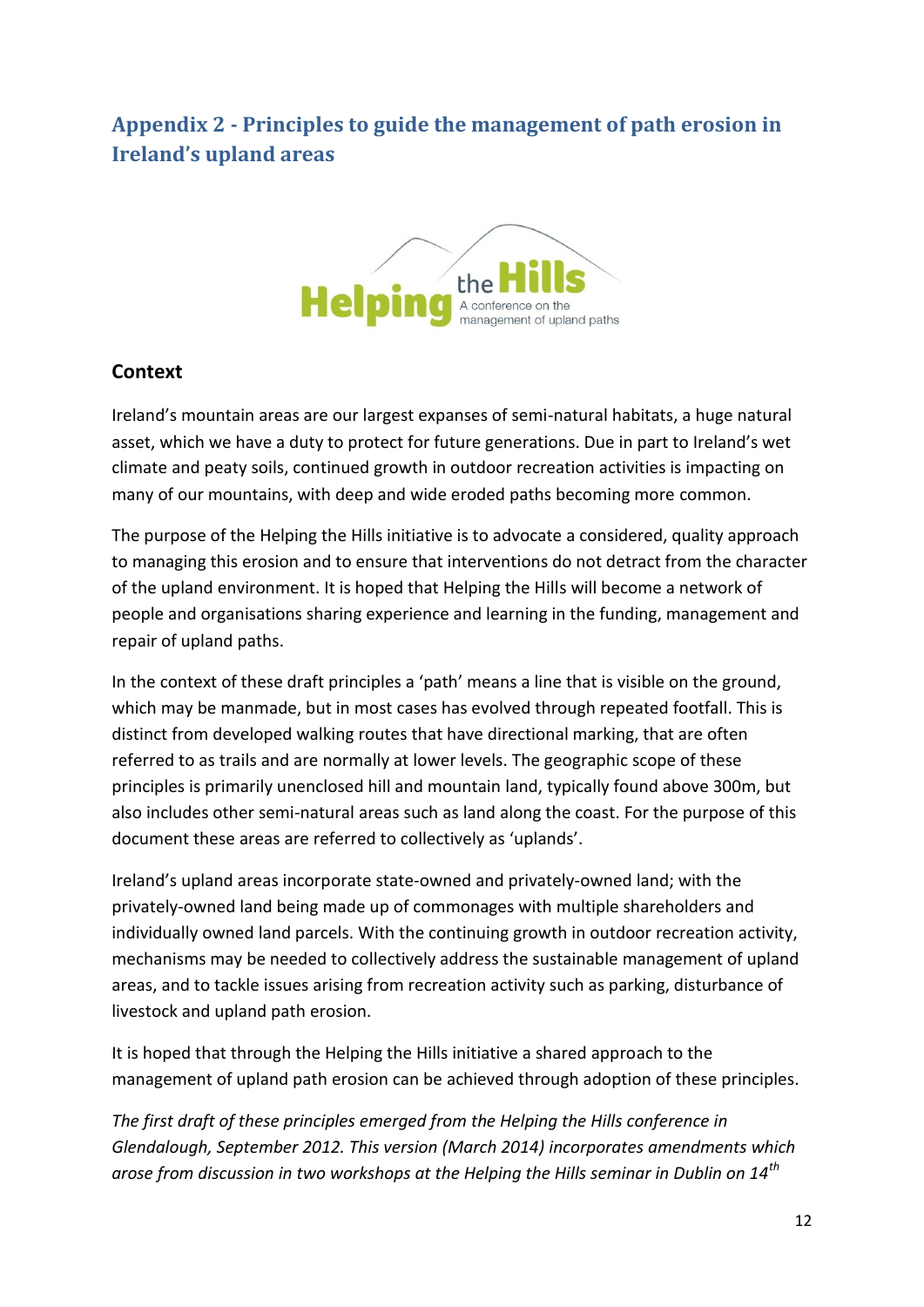*November 2013. The seminar was attended by over 50 people, drawn from a variety of backgrounds who shared an interest in land management, outdoor recreation and path repair.* 

#### **Principles**

#### **Communications**

- 1. Management of upland paths should be informed by consultation with all stakeholders, including landowners, recreational users, relevant statutory bodies and the local community.
- 2. When path repair work is in progress, temporary signage and other communications should explain that the work is being carried out to protect the natural environment.
- 3. Information on the responsible and sustainable use of upland paths should be available to all users.

#### **Ethos**

- 4. All those who go into the uplands, whether individually or as part of a group, have a responsibility to minimise the impact of their activities on the natural environment
- 5. Upland pathwork should be carried out within a coherent and agreed management framework, which establishes the rationale for works, their relative importance and includes a commitment to long-term maintenance.
- 6. Path repair or construction in the uplands should only be carried out when this is necessary to protect the environment.
- 7. Any work carried out should strive for minimum impact on the essentially wild character of the landscape.
- 8. The more remote the path, the more stringently the criteria for path repairs should be applied. This will be a matter of judgment, but in general, the more remote or wild the location, the less acceptable an obviously engineered path will be.
- 9. Those involved in the design, implementation and supervision of upland pathwork should preferably be technically competent and suitably experienced.
- 10. Private landowners have to be involved in decision-making regarding erosion management on their land; however they should not be expected to bear the cost of repairing paths that have been eroded through recreational use.
- 11. A sustained multi-annual commitment of resources to upland path management will be sought, so that small scale continuous maintenance can become the norm, with the aim of preventing the need for major repairs.

#### **Practice**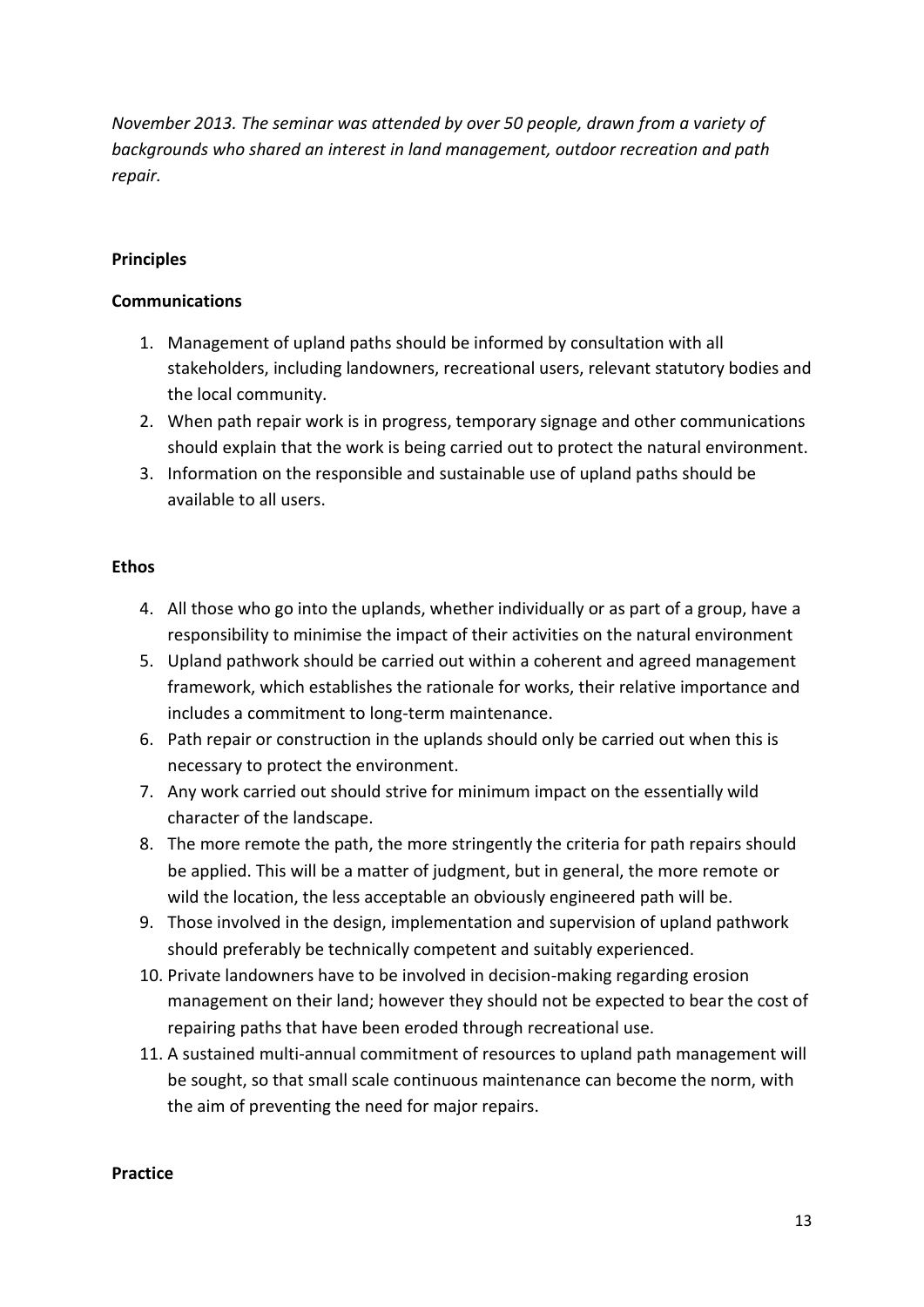- 12. Pathwork should be of the highest standard of design and implementation, normally using locally sourced materials in harmony with the site. The best or most sensitive solution and quality of work should always be sought, not necessarily the cheapest, and this should be reflected in the public procurement process.
- 13. Good environmental practice is paramount. Techniques used should protect existing vegetation and cultural remains, and the site should be left in as natural a state as is practicable. This is particularly important in areas designated for nature conservation or landscape value.
- 14. The addition of intrusive features such as fences, waymarkers, inappropriate signage and cairns should be avoided.
- 15. Machines can provide valuable assistance in upland pathwork; however they must be used sensitively and appropriately by a skilled operator. The use of machines should be in accordance with all other principles.
- 16. It should be an objective in any upland path work to train and upskill local people with a view to establishing a long-term skills and employment base, although it may be necessary to bring in workers with relevant expertise from outside the area.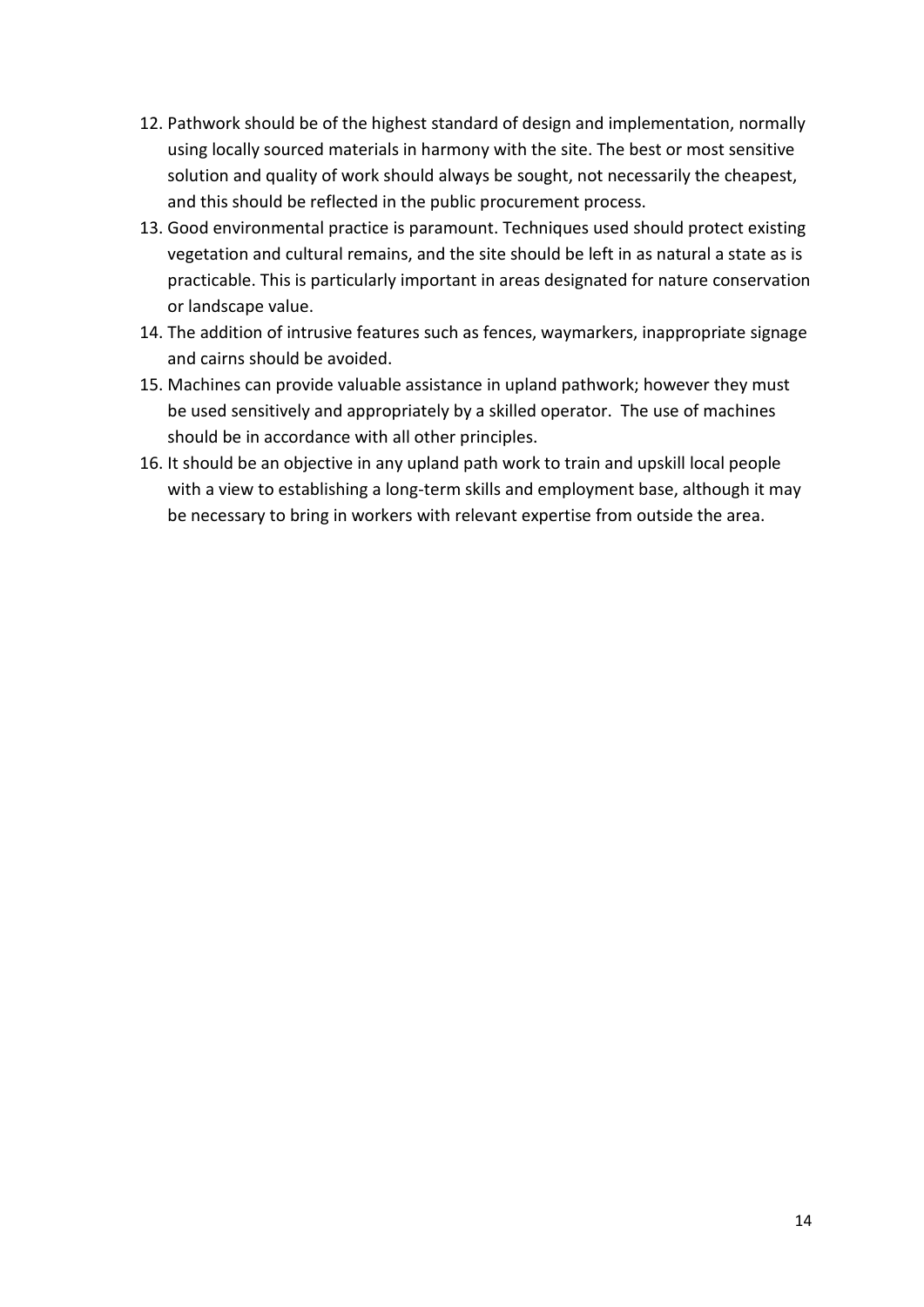# <span id="page-14-0"></span>**Appendix 3 - Draft design for Mountain Access Project information sign**

Work is continuing on the development of a design template for an information sign for Mountain Access Areas. The intention is to develop a sign which looks different, which is not text-heavy and which uses positive language and graphics to encourage users to engage responsibly with the area. A map showing the Mountain Access Area will be the centrepiece of the sign. The sign will also incorporate local logo, website address and contact details.